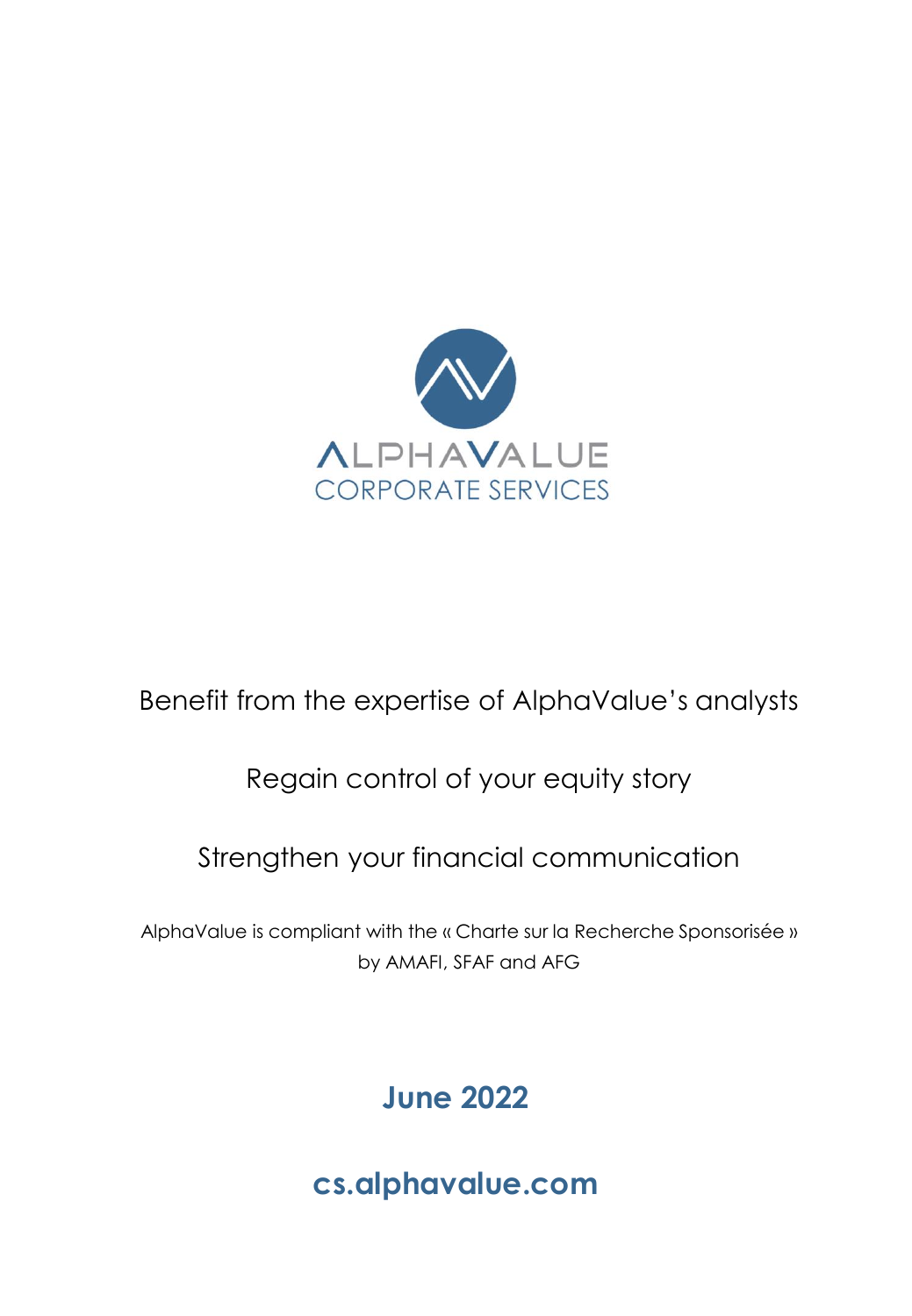## Alphavalue is the largest European independent<sup>(1)</sup> research provider



Our 30 analysts actively cover more than 450 large caps in Europe, maintaining regular contact with managements and clients.

We have a holistic approach where the analyst is in charge of both the financials (modeling and valuation) and extra-financials (S-ESG) with 11 years of proprietary data.

Our research process is based on a highly-disciplined homogeneous approach so as to limit analyst bias and enable meaningful comparison between stocks.



*Source Bloomberg, 15/06/2022*

*(1) By independent, we refer to what the FCA defines as non inducement, i.e. a research provider that offers neither investment banking nor execution services.* 

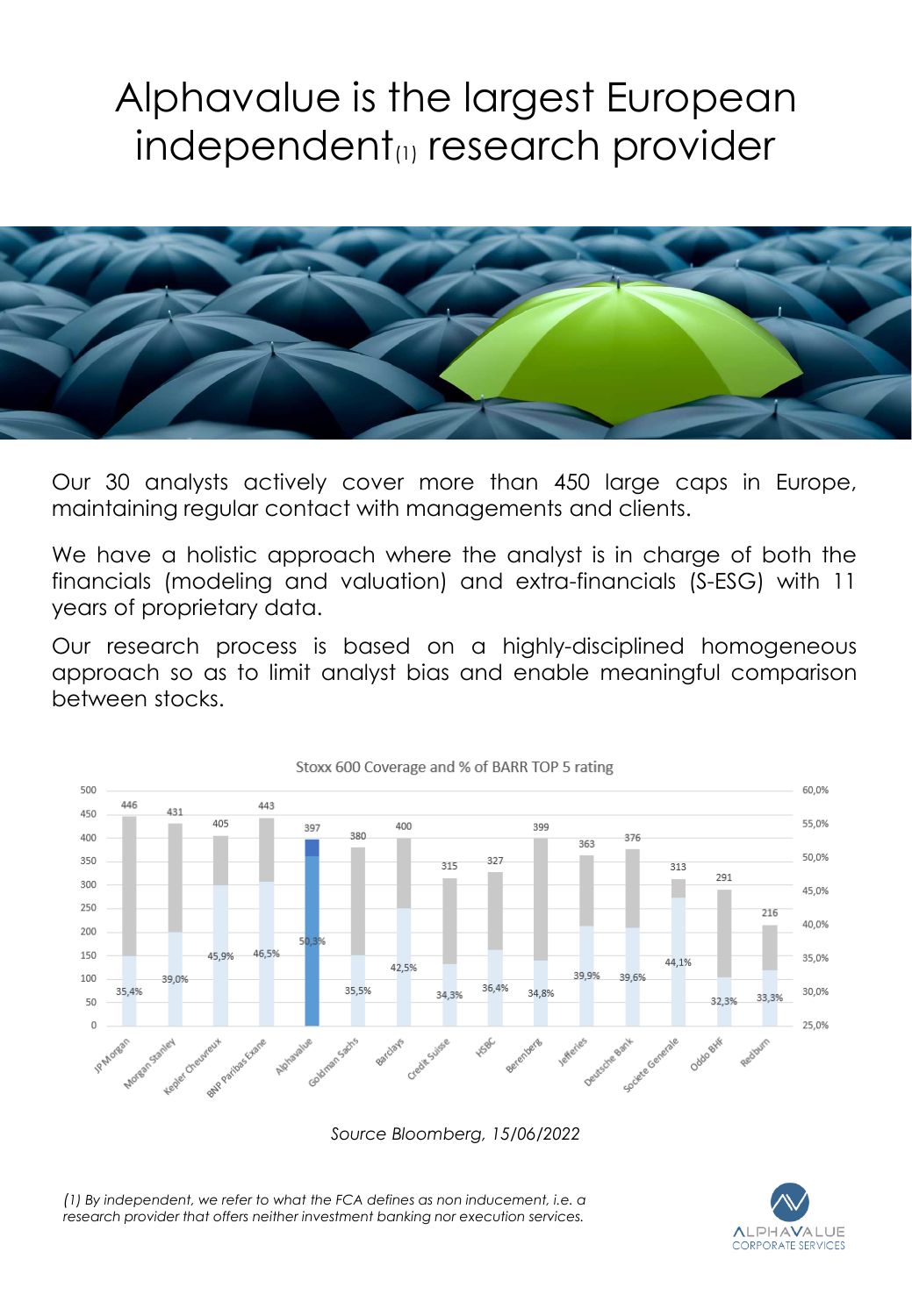# A unique offering in terms of corporate services



Alphavalue Corporate Services provides in-depth equity research coverage for issuer companies. This includes in-depth business analysis and regular updates based on newsflow (corporate events, quarterly sales, H1 and FY reports, etc.)

As the leading producer of independent research, Alphavalue's research is notably available through Bloomberg and Reuters. The research on your company will therefore be directly available to all institutional investors.

It can also provide promotion services including but not limited to investor introductions, participation in seminars or webinars, market feedback, etc.

While the research paid for by issuers is clearly identified as such, (as opposed to independent research), it benefits from the same tools and rigorous framework analysis.

Contact us:

| Tel.:    | +33 1 70 61 10 50               |
|----------|---------------------------------|
| Email:   | corporateservices@alphavalue.eu |
| Web:     | www.cs.alphavalue.eu            |
| Twitter: | @alphavalue                     |

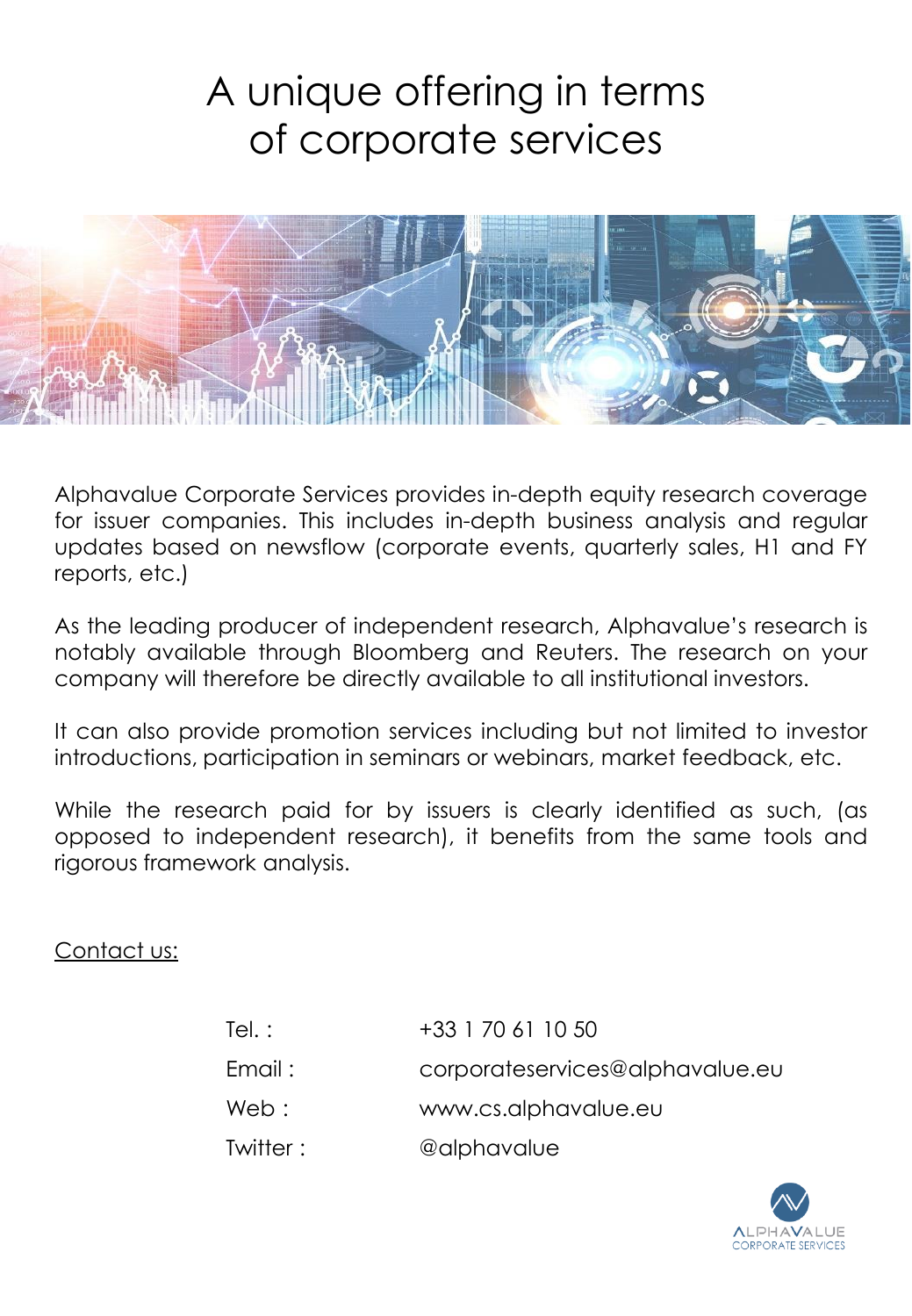# Improve your financial visibility to strengthen relationships with new and existing shareholders



We produce rigorous financial analysis covering your company's business model, its competitive positioning and relative strengths and weaknesses.

The analysis is made by one of our 30 seasoned analysts and is based on our own estimates (no consensus data) as well as our proprietary analysis methodology. The final report is available within 4 to 6 weeks and includes an ESG assessment.

Unlike static analysis available in PDF form, our research is web-based meaning that the research on your company is ALWAYS up to date on the fundamentals and valuation. Furthermore, since our rating system is based on market conditions, our research generates structurally more posts than our competitors.

### **Increase your visibility for financial market participants:**

- \* Regain the initiative in your financial communication:
	- Control your equity story.
	- Receive regular updates from a market specialist to understand the view of investors.
	- Read about companies with close or adjacent business models thanks to complimentary access to our research platform.
- **Eliminate the « broker » coverage deficit.**
- Broaden your investor base with institutional investors all around Europe.

### **Become part of a coherent valuation universe:**

- Benefit from independent financial forecasts and up to date valuation.
- Appear in AlphaValue's stock selection tools used by fund managers.

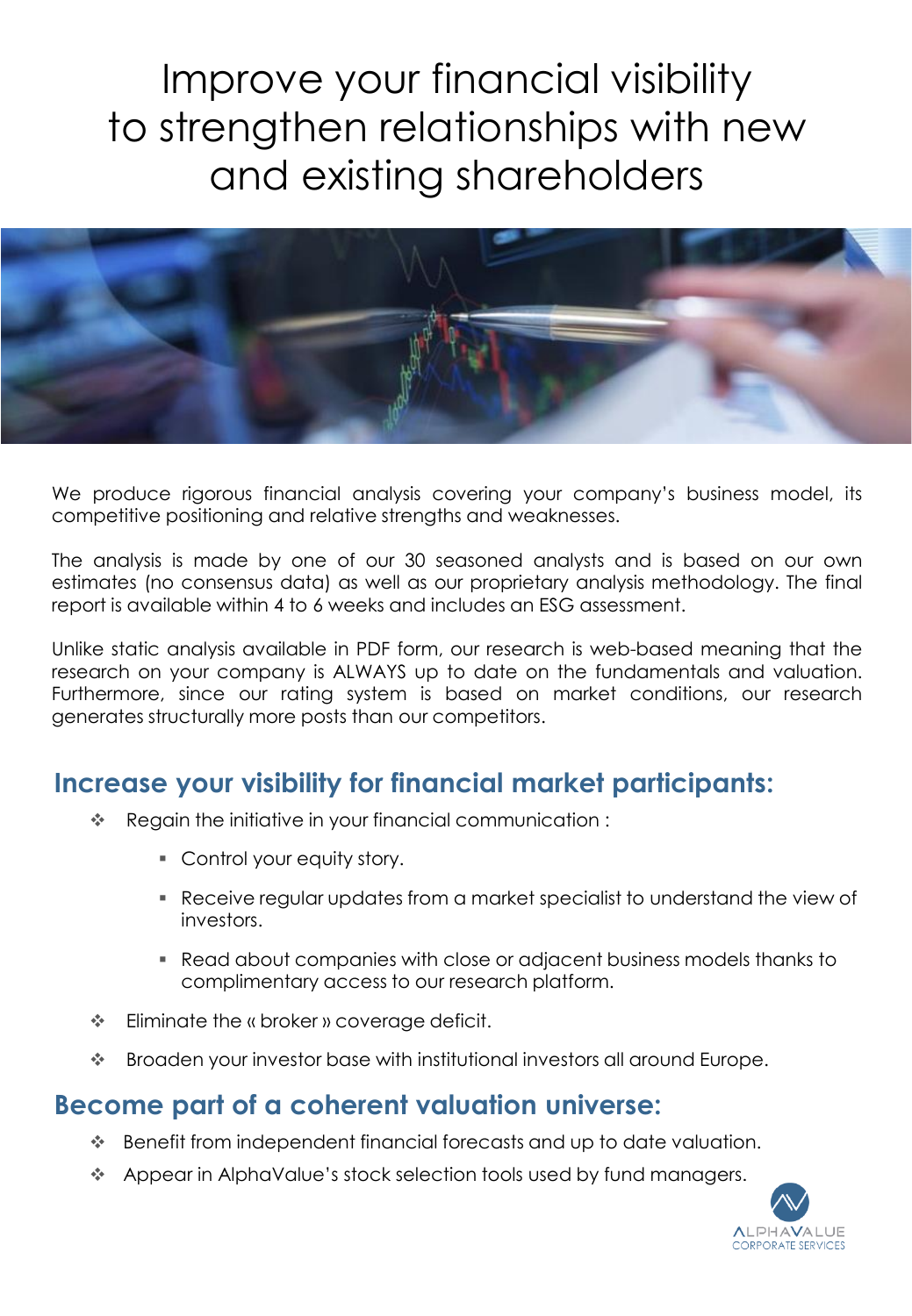## Become relevant for ESG investors, the fastest-growing segment among institutional investors



We will rate your company on its Environment, Social and Governance policies. **This will make your company relevant for ESG investors.** 

#### **A fair assessment and comparison of your ESG data**

- We assess Environmental, Social and Governance on identical metrics for everyone.
	- With an ESG score, you can attract a whole new set of investors
	- Our ESG ratings are transparent and homogeneous

#### **And the tools to gradually improve your ratings**

- ◆ Your ratings are likely to be low at first
- **EXECTED BUT direction of travel is what matters in ESG**
- We can help you gradually improve your ratings (Alphavalue and external)
	- We only use proprietary data and we discuss with issuers when specific data is lacking. You can discuss your ratings with our analyst.
	- Our metrics are transparent and you know how to improve your ESG ratings.
	- Our analysts are ESG trained and able to discuss your ESG strategy.

#### **AlphaValue S- ESG analysis methodology**

We assess a score/10 for your Governance, Environment and Social performance. For each of these, we compare this score to the sector average.

We then derive a sustainability score that impacts our valuation through the DCF (g) This score has a **numerical** value but is a **qualitative** assessment of the company's ability to maintain its business model in the future.

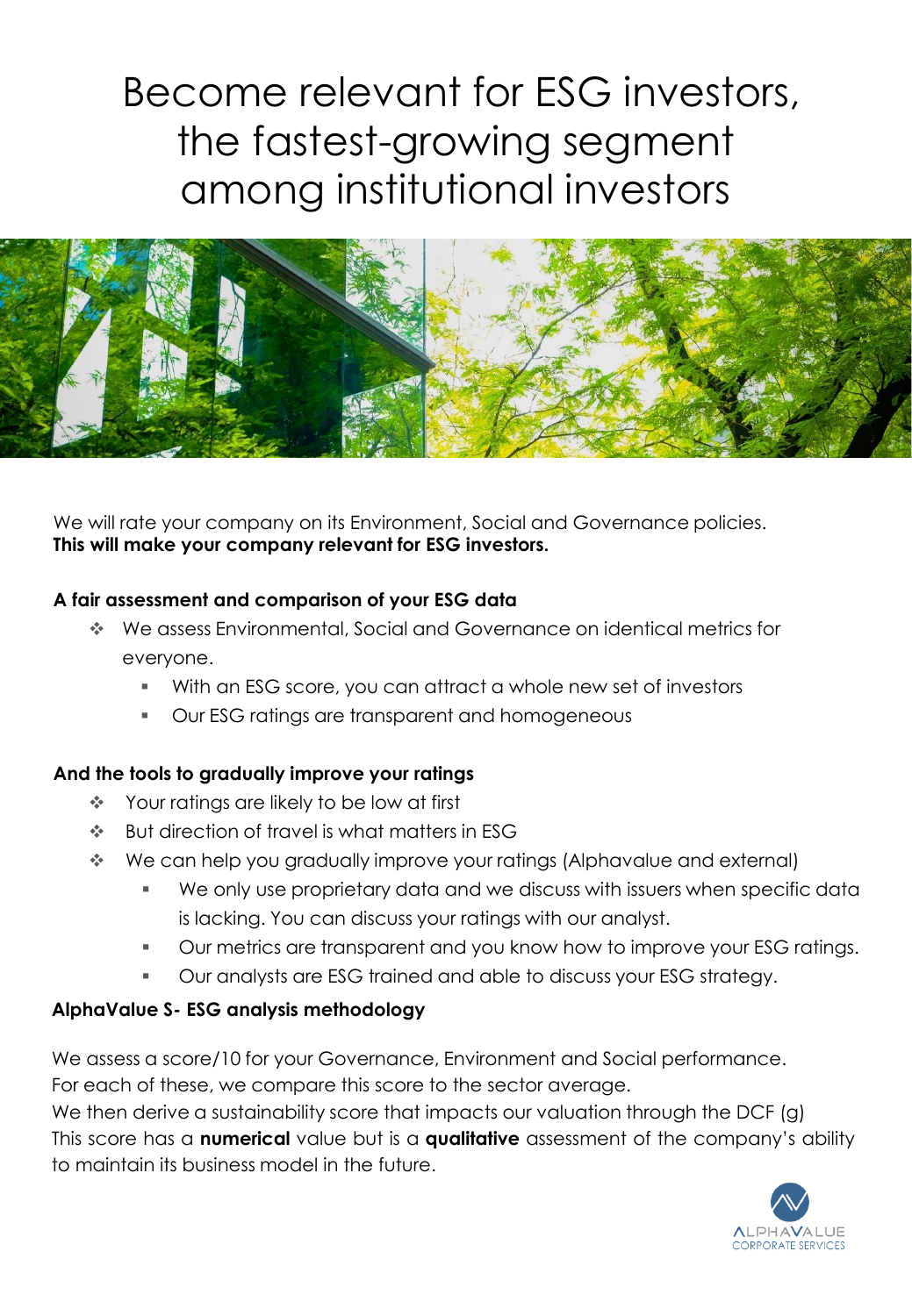## Define your equity story before the market does it for you



#### **All your financial communication must aim to explain why your company is a unique value proposition.**

We will help you define the message that best describes your company today and what it will be in the future.

This message will include strategy as well as the qualitative and quantitative assessment of financials and extra financials to define why your company offers a unique value proposition.

#### **You need to be able to provide straight answers about :**

#### **1/ Your company and its relative positioning**

- What are your products and your end markets?
- How will those end markets evolve in the near future?
- How do you compare to competitors?
- Where is the next growth phase coming from?

#### **2/ Your key competitive advantages and strategy**

- How do you make money consistently and why?
- What are your key competitive advantages vs your peers?
- Where can you grow going forward and generate extra returns?
- Where do you stand when it comes to ESG metrics?

#### **3/ The valuation tools used to assess the financial opportunity**

- How are the financial forecasts build?
- What metrics are most relevant to assess your particular equity story?
- What is currently incorporated in the share price and where is the upside?

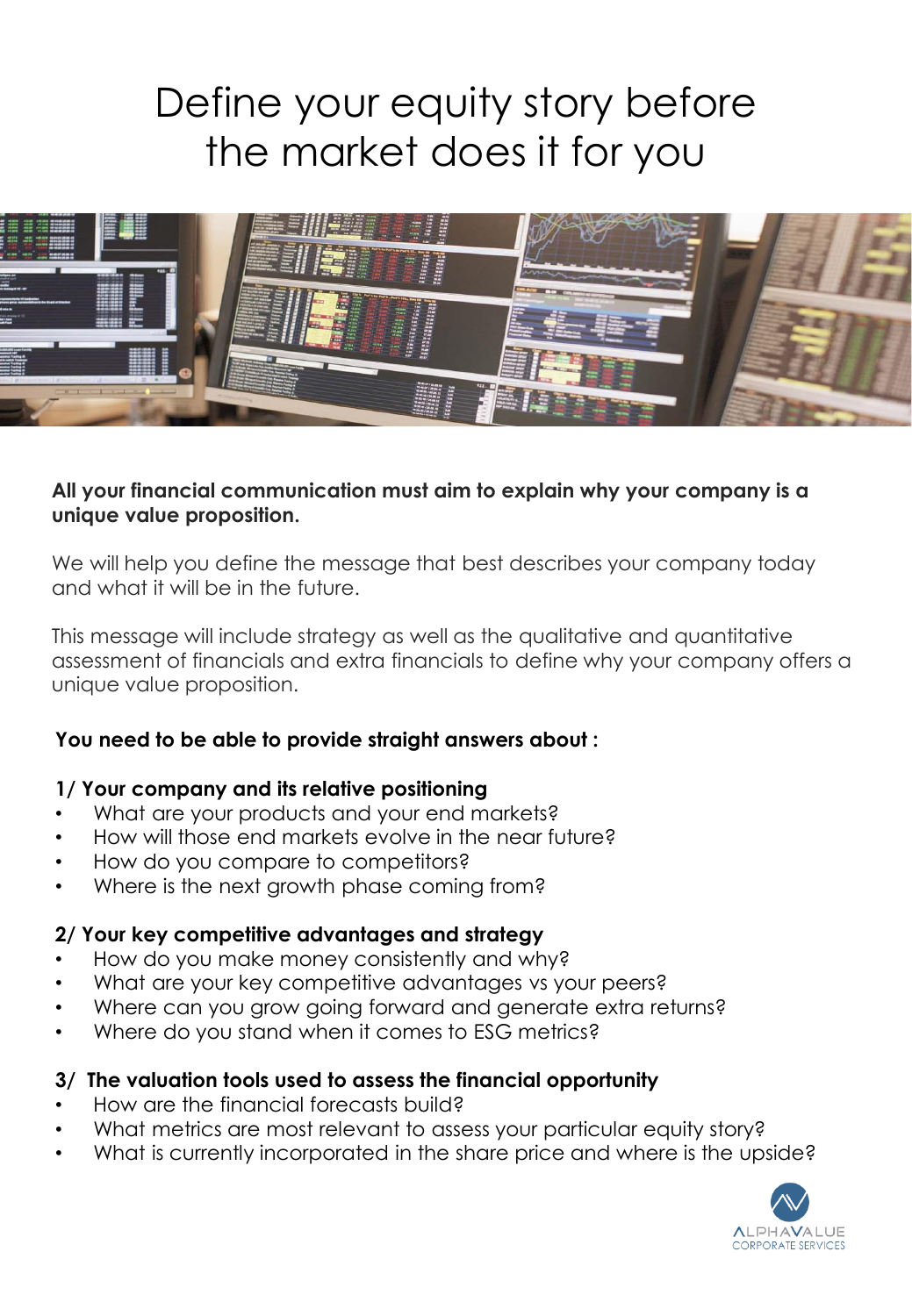# Stay visible to more than 2,000 fund managers across Europe



**We use several different distribution channels to ensure that your company remains on the radar for both retail and institutional investors.**.



Because we are independent, as recognized by the FCA, we have no restrictions on research dissemination. Unlike brokers, we can provide research to all institutional investors whether or not they are clients.